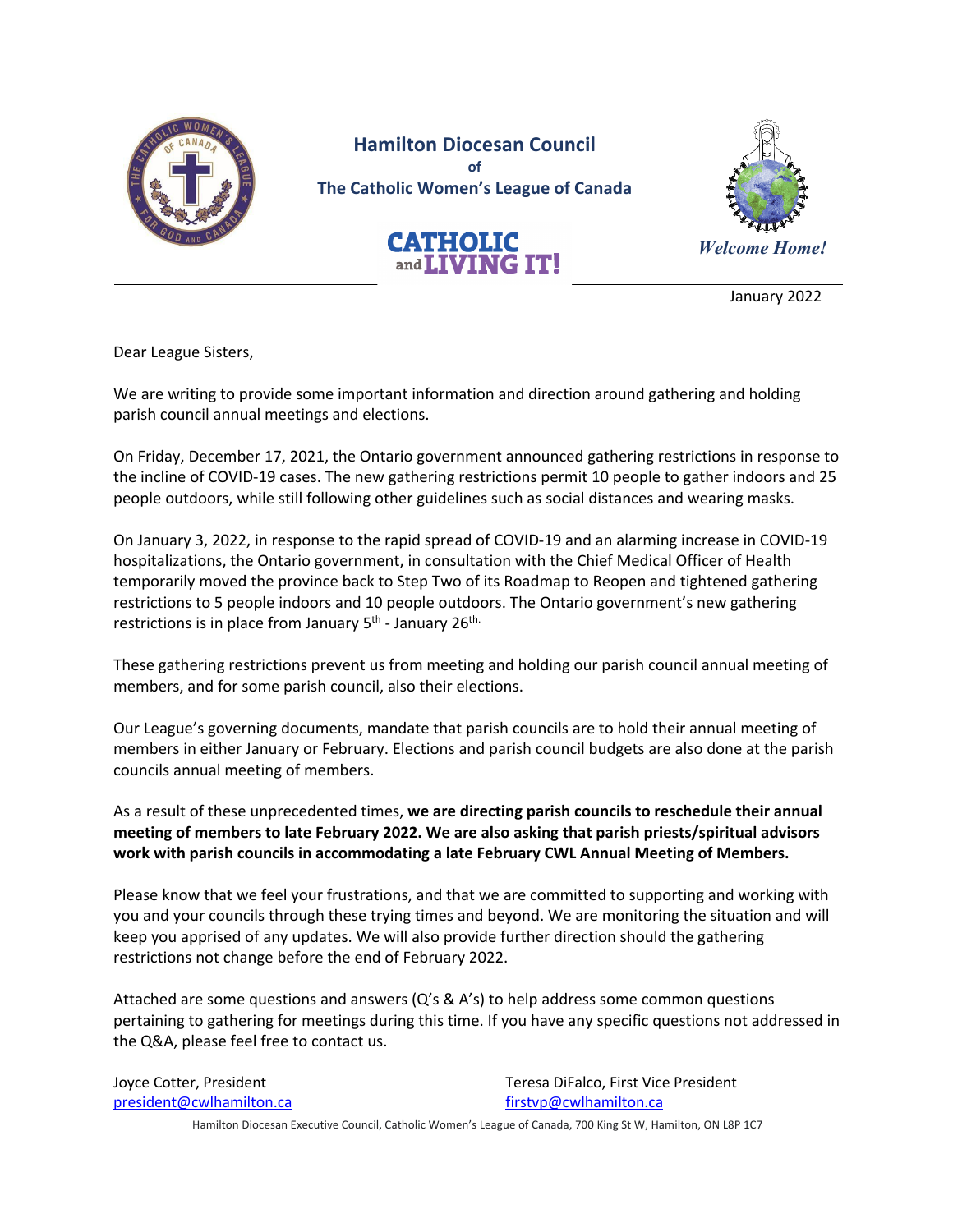# **General Q's & A's regarding CWL meetings, chats and motions, especially during Ontario government's COVID gathering restrictions:**

# **Q. Can a parish council hold their meetings virtually or by phone?**

*A. No. The League's Constitution and Bylaws (C&B) is deliberately "silent" on the matter of virtual or electronic meetings. By remaining silent, the League at all levels is prohibited from holding meetings virtually by the will of the membership, to whom all executives are accountable.*

# **Q. What does "silent" mean in relation to bylaws?**

*A. The Not-for-Profit Corporations Act of Canada, provides default rules if a corporation's bylaws are silent. The default rules in the Act can only be overridden by setting out rules in the C&B, but none of the overridden rules may impede the rights of members. In some cases, the bylaws provide alternative rules to the default ones. The default rule in the Act is that meetings must be held in person.*

# **Q. Can parish councils hold virtual chats (which can't be considered meetings) via Zoom?**

*A. Yes. In fact, we encourage you to stay in contact with your executive council and your general membership this way. Zoom also offers the ability to dial in for members who may not have access to a computer. Just remember that a chat is not a meeting, so there are no agendas and no minutes. Members are encouraged to take notes, but again, there are no official minutes taken or approved for this virtual gathering.*

#### **Q. Can a motion be made during a virtual chat?**

*A. No. Motions can only be made at a legal in-person meeting.* 

*Discussions and ideas can be shared during virtual chats, as well as draft motions, but no official debate or vote can take place. There can be a general consensus or a "soft agreement", meaning that there is an agreement in principle but nothing is concrete until the formal process of a motion takes place at an in-person meeting. At an in-person meeting, the motion will need to be presented, seconded, debated, and passed to be adopted. "Soft agreements" carry risks, as explained in bold below.* 

*Robert's Rules, which we are required to follow according to our bylaws, provides a provision around this rule, that is, if an in-person meeting is called and quorum is not met, but discussions are held without quorum and action is taken. Since a meeting cannot be considered legal without quorum, any decisions made must be adopted through a Motion to Ratify.* 

#### *RISKS*

*There are associated risks involved. For example, decisions made outside of a non-legal meeting are non-binding, and thus could have a different outcome when that matter comes before the members at a legal in-person meeting for approval. Also, if finances are involved, for example if a person(s) puts out their own funds or owes money, could be held personally responsible for those funds, meaning there is no guarantee of reimbursement.*